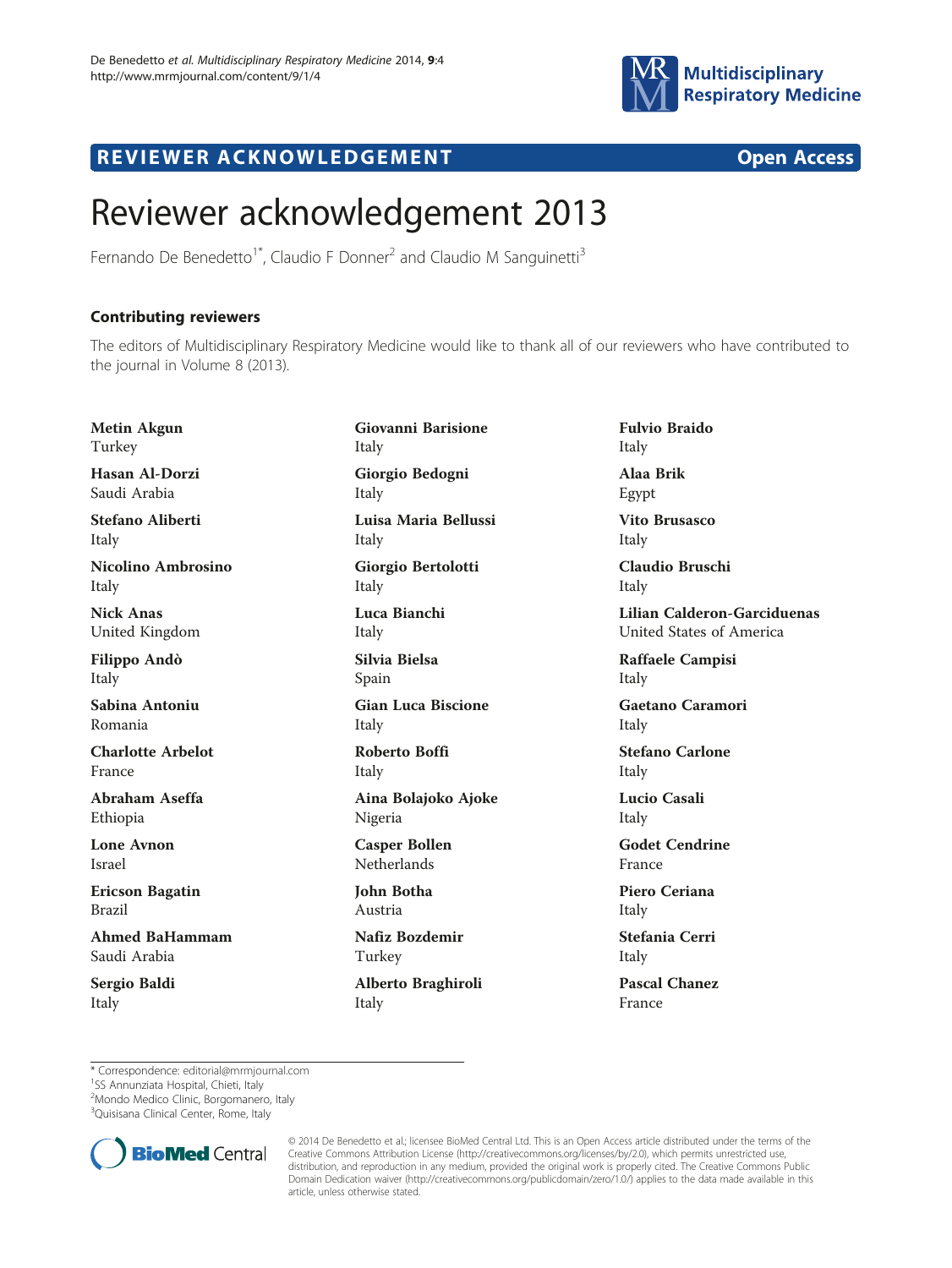Marie Luce Choukroun France

Nicola Ciancio Italy

Gaetano Cicchitto Italy

Aydin Çiledag Turkey

Roberto Copetti Italy

Lorenzo Corbetta Italy

Yvon Cormier Canada

Angelo Guido Corsico Italy

Peter Alan Coventry United Kingdom

William Culp United States of America

Lia D'Ambrosio Italy

Edvardas Danila Lithuania

Mehmet Davutoglu Turkey

Michele De Benedetto Italy

Francesco De Blasio Italy

Cinzia de Marco Italy

Kassu Desta Ethiopia

Adriano Di Paco Italy

Orlando Diaz Chile

Domenico D'Intino Italy

Claudia Dobler Australia

Philipp Eickhoff Austria

Saeid Eslami **Netherlands** 

Marcia Faganello Mitsuya Brazil

Bruno Federico Italy

Giovanni Ferrara Sweden

Miguel Ferrer Spain

Serhat Findik Turkey

Elizabeth Fireman Israel

Silvia Forte Italy

Masaki Fujita Japan

Stefano Gasparini Italy

Armen Yuri Gasparyan United Kingdom

Stefania Giedrys-Kalemba Poland

Hyun Woo Goo South Korea

Metin Gorguner Turkey

Jayaprakash Gosalakkal United States of America

Jesus Guinea Spain

Hakan Gunen Turkey

Masayuki Hanaoka Japan

John Haughney United Kingdom

Toyoaki Hida Japan

Peter Howard United Kingdom

John Hurst United Kingdom Aldo Iacono United States of America

Cristoforo Incorvaia Italy

Matjaz Jereb Slovenia

Yi Ji China

Nurhan Koksal Turkey

Oğuz Kilinç Turkey

Hitoshi Kagaya Japan

Hasan Kahraman Turkey

Amy Kantar Italy

Ad Kaptein Netherlands

Bulent Karadag Turkey

Sarper Karakucuk Turkey

Henrike Karim-Kos Austria

Alicja Kasperska-Zajac Poland

Servet Kayhan Turkey

Ebru Kelsaka Turkey

Monia Khemiri Tunisia

Emma Kidd United Kingdom

Vladimir Koblizek Czech Republic

Rafal Krenke Poland

Peggy Lai United States of America

Xuxin Lai China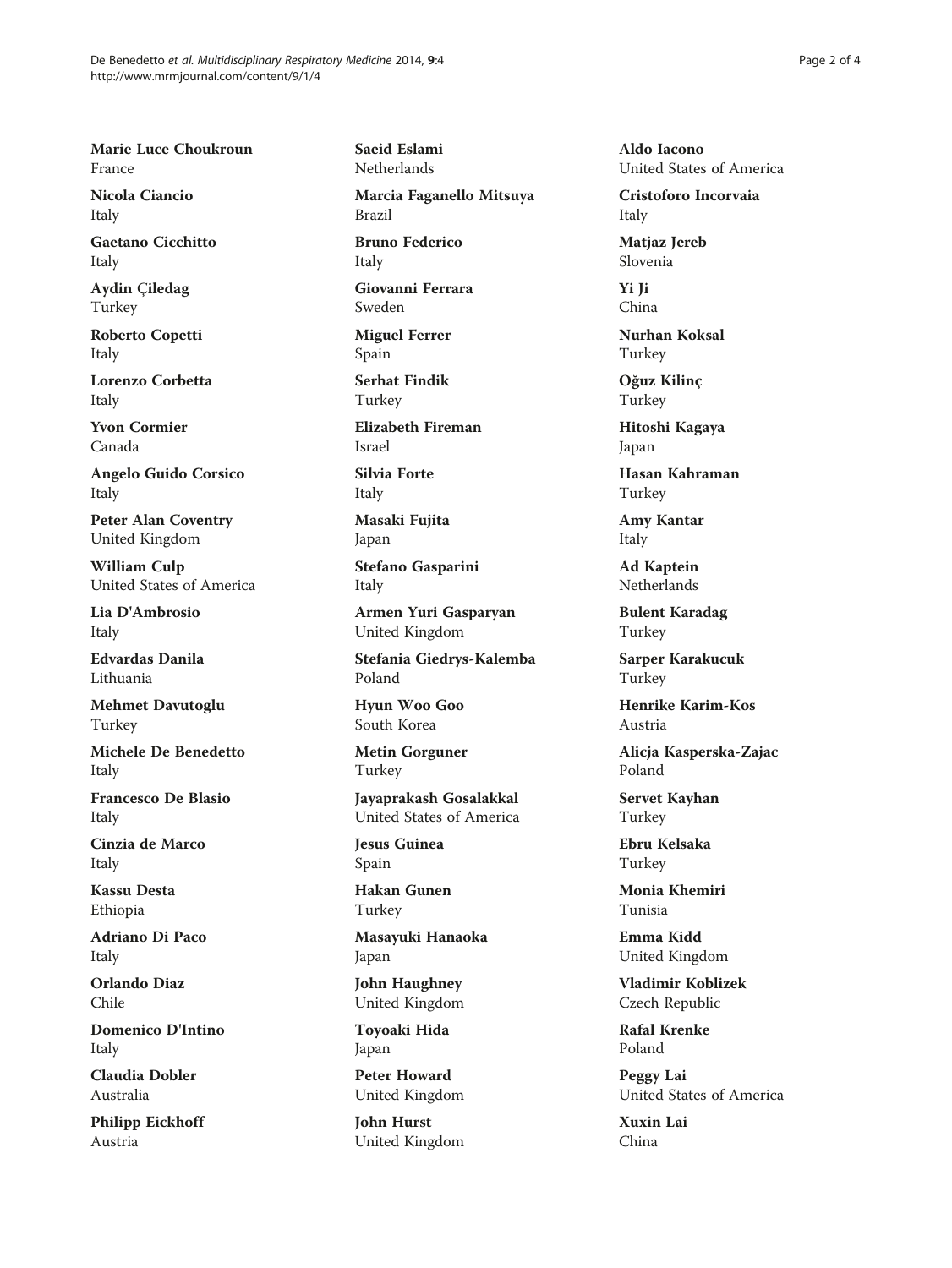Scott Laney United States of America

Barbara Lanini Italy

Jörg D. Leuppi Switzerland

Gennaro Liccardi Italy

Hongbo Liu China

Carlo Lombardi Italy

Bernadette M. Longo United States of America

Ernesto Losavio Italy

Maurizio Luisetti Italy

Ivan Macía Spain

Roberto Manetti Italy

Emilio Marangio Italy

Stefano Marinari Italy

Salvatore Mariotta Italy

Dick Markhorst **Netherlands** 

Rosario Maselli Italy

Shin Matsuoka Japan

Manlio Milanese Italy

Marc Miravitlles Spain

Gerhard Mostbeck Austria

Gregory Moullec Canada

Hiroshi Mukae Japan

Leon Mutesa Rwanda

Henry Mwandumba Malawi

Stefano G. Nardini Italy

Margherita Neri Italy

Linda Nici United States of America

Hervé Normand France

Elio Novembre Italy

Chiho Ohbayashi Japan

Josuel Ora Italy

Bülent Özbay Turkey

Nuri Ozkutuk Turkey

Berkant Özpolat Turkey

Antonio Palla Italy

Sunghoon Park South Korea

Purnima Parthasarathy India

Franco Pasqua Italy

Giovacchino Pedicelli Italy

Riccardo Pela Italy

Girolamo Pelaia Italy

Oronzo Penza Italy

David Phelps United States of America

Malgorzata Pierzchalska Poland

Kukla Piotr Poland

Giuseppe Pirozzi Italy

Riccardo Pistelli Italy

Eligio Pizzigallo Italy

Venerino Poletti Italy

Francesca Polverino United States of America

Mario Polverino Italy

Roberta Polverosi Italy

Aravind Ponnuswamy United Kingdom

Paolo Pozzi Italy

Helmut Prosch Austria

Ermanno Puxeddu Italy

Winfried Randerath Germany

Mohammed Ridai Morocco

Marcelo Rieder Brazil

Thomas Ringbaek Denmark

Carolyn Rochester United States of America

Andrea Rossi Italy

Silvia Rossi Ferrario Italy

Erica Rutten Netherlands

Eugenio Sabato Italy

Erkan Melih Şahin Turkey